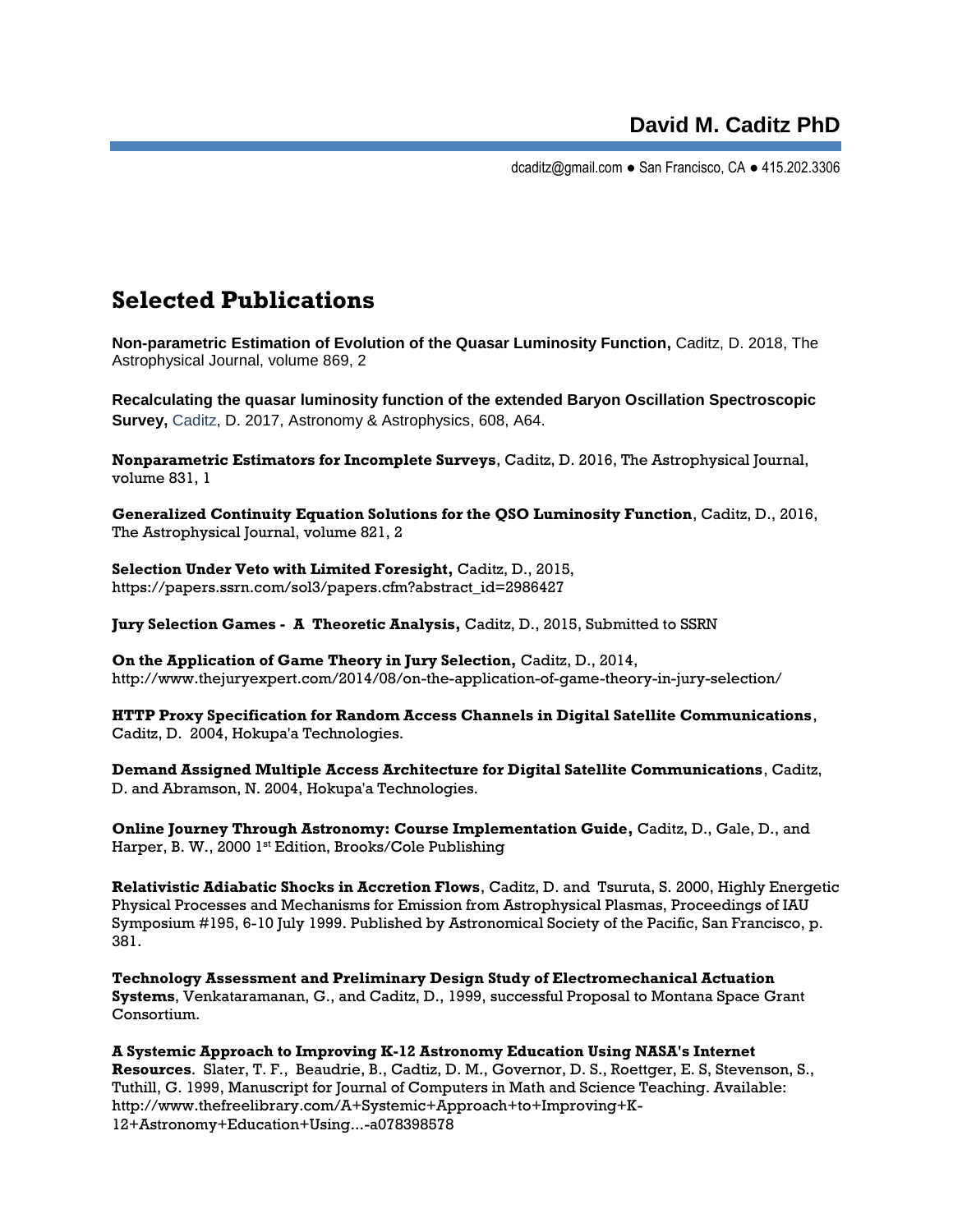**Integration of Image Data into Classroom Activities: Three Perspectives**, Stevenson, S., Caditz, D. and Ruscher, P. 1998, INET '98 Proceedings http://www.isoc.org/inet98/proceedings/4x/4x\_2.htm

**Teaching Astronomy by Internet Jigsawing**, Beaudrie, B., Slater, T. F., Stevenson, S., & Caditz, D. 1998, *Leading and Learning with Technology*, 26, 2

**Adiabatic Shocks in Accretion Flows**, D. Caditz and S. Tsuruta 1998, , Astrophysical Journal v.501, p.242

**Effects of Shocks on Emission from the Central Engines of Active Galactic Nuclei**. , Sivron, R., Caditz, D., & Tsuruta, S. 1996, The Astrophysical Journal v.469, p.542

**Comparing Censoring and Random Truncation via Nonparametric Estimation of a Distribution Function**, D. Caditz 1996, Statistical Challenges in Modern Astronomy II, Proceedings of the conference held 2-5 June, 1996 at Pennsylvania State University. Edited by G.J. Babu and E.D. Feigelson. Berlin: Springer-Verlag, 1997., p.100

**Smoothed Nonparametric Density Estimation for Censored or Truncated Samples**, D. Caditz 1996, Proceedings of the conference held 2-5 June, 1996 at Pennsylvania State University. Edited by G.J. Babu and E.D. Feigelson. Berlin: Springer-Verlag, 1997., p.429

**Effects of Shocks on Emission from AGN's Central Engines**, [R.Sivron,](http://arxiv.org/find/astro-ph/1/au:+Sivron_R/0/1/0/all/0/1) [D.Caditz,](http://arxiv.org/find/astro-ph/1/au:+Caditz_D/0/1/0/all/0/1) and [S.Tsuruta](http://arxiv.org/find/astro-ph/1/au:+Tsuruta_S/0/1/0/all/0/1)  1996, arXiv:astro-ph/9604043v1

**Shock Induced Modifications of AGN Central Source Emission** Sivron, R., Tsuruta, S., & Caditz, D. 1994, Bull. Am. Astron. Soc., Vol. 26, No. 1, p. 797

**The Luminosity-Colour Distribution of Quasar Accretion Disks**, D. Caditz 1994, Proceedings of the 33rd Herstmonceux Conference held at Cambridge, 16-22 July 1992, Cambridge: Cambridge University Press, |c1994, edited by Robinson, Andrew; Terlevich, Roberto, ISBN 0521464803

**Solar Vehicle Design**, Caditz, D., 1994, Successful Proposal to General Motors Corp.

**Statistical Evidence for Accretion Disks in Active Galactic Nuclei**, D. Caditz 1993, Astrophysical Journal, Part 1 (ISSN 0004-637X), vol. 411, no. 1, p. 103-107.

**The Slope of the BATSE Number-Flux Distribution**, D. Caditz 1993, Astrophysical Journal v.452, p.140

**Evolution of the Luminosity-Color Distribution of Quasar Accretion Disks**, D. Caditz 1993, Astrophysical Journal, Part 1 (ISSN 0004-637X), vol. 404, no. 2, p. 539-550.

**Smoothed Nonparametric Estimation of the Luminosity Function for Flux-limited Samples**, Caditz, D. & Petrosian, V. 1993, Astrophysical Journal v.416, p.450

**The Slope of the BATSE logN - Log C**, D. Caditz 1993, Bulletin of the American Astronomical Society, Vol. 26, p.881

**Luminosity-Function Evolution of Quasar Accretion-Disks**, D. Caditz and A. Wandel 1991, Institute d'Astrophysique de Paris (IAP) Edited by C. Bertout, S. Collin-Souffrin, and J. P. Lasota. Gifsur-Yvette: Editions Frontieres, 1991., p.391

**Evolution of the Luminosity Function of Quasar Accretion Disks**, Caditz, D. M., Petrosian, V., & Wandel, A. 1991, Astrophysical Journal, Part 2 - Letters (ISSN 0004-637X), vol. 372, May 10, 1991, p. L63-L66.